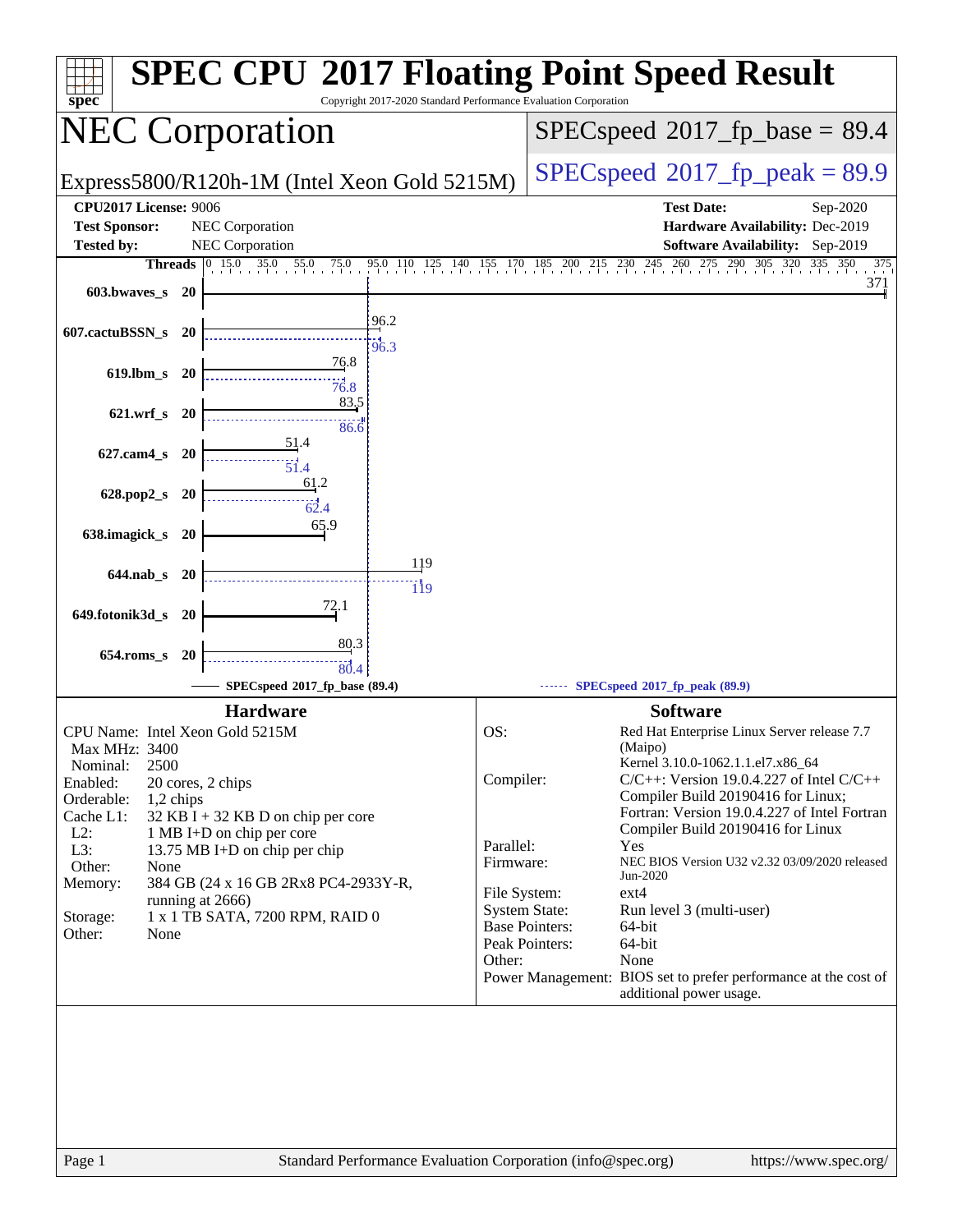

## NEC Corporation

 $SPECspeed*2017_fp\_base = 89.4$  $SPECspeed*2017_fp\_base = 89.4$ 

Express5800/R120h-1M (Intel Xeon Gold 5215M)  $\big|$  [SPECspeed](http://www.spec.org/auto/cpu2017/Docs/result-fields.html#SPECspeed2017fppeak)®[2017\\_fp\\_peak = 8](http://www.spec.org/auto/cpu2017/Docs/result-fields.html#SPECspeed2017fppeak)9.9

**[Test Sponsor:](http://www.spec.org/auto/cpu2017/Docs/result-fields.html#TestSponsor)** NEC Corporation **[Hardware Availability:](http://www.spec.org/auto/cpu2017/Docs/result-fields.html#HardwareAvailability)** Dec-2019

**[CPU2017 License:](http://www.spec.org/auto/cpu2017/Docs/result-fields.html#CPU2017License)** 9006 **[Test Date:](http://www.spec.org/auto/cpu2017/Docs/result-fields.html#TestDate)** Sep-2020 **[Tested by:](http://www.spec.org/auto/cpu2017/Docs/result-fields.html#Testedby)** NEC Corporation **[Software Availability:](http://www.spec.org/auto/cpu2017/Docs/result-fields.html#SoftwareAvailability)** Sep-2019

### **[Results Table](http://www.spec.org/auto/cpu2017/Docs/result-fields.html#ResultsTable)**

| <b>Base</b>                        |                |                |       |                |            |                |       | <b>Peak</b>    |                |              |                |              |                |              |
|------------------------------------|----------------|----------------|-------|----------------|------------|----------------|-------|----------------|----------------|--------------|----------------|--------------|----------------|--------------|
| <b>Benchmark</b>                   | <b>Threads</b> | <b>Seconds</b> | Ratio | <b>Seconds</b> | Ratio      | <b>Seconds</b> | Ratio | <b>Threads</b> | <b>Seconds</b> | <b>Ratio</b> | <b>Seconds</b> | <b>Ratio</b> | <b>Seconds</b> | <b>Ratio</b> |
| 603.bwayes s                       | 20             | 159            | 371   | 159            | 371        | 159            | 370   | 20             | 159            | 371          | 159            | <b>371</b>   | 159            | 370          |
| 607.cactuBSSN s                    | 20             | 173            | 96.3  | 174            | 95.9       | 173            | 96.2  | 20             | 173            | 96.4         | 174            | 96.0         | 173            | 96.3         |
| $619.1$ bm s                       | 20             | 68.2           | 76.8  | 68.1           | 76.9       | 68.2           | 76.8  | 20             | 68.3           | 76.7         | 68.2           | 76.8         | 68.2           | 76.8         |
| $621$ wrf s                        | 20             | 158            | 83.9  | 159            | 83.2       | 158            | 83.5  | 20             | 151            | 87.7         | 153            | 86.6         | 154            | 86.2         |
| $627$ .cam4 s                      | 20             | 173            | 51.3  | 172            | 51.4       | 172            | 51.5  | 20             | 172            | 51.4         | 173            | 51.2         | 172            | 51.5         |
| $628.pop2_s$                       | 20             | 194            | 61.2  | 195            | 60.8       | 194            | 61.2  | 20             | 190            | 62.4         | 190            | 62.4         | 190            | 62.3         |
| 638.imagick_s                      | 20             | 219            | 65.9  | 218            | 66.0       | 220            | 65.7  | 20             | 219            | 65.9         | 218            | 66.0         | 220            | 65.7         |
| $644$ .nab s                       | 20             | 147            | 119   | 147            | <u>119</u> | 147            | 119   | 20             | 147            | 119          | 148            | 118          | 147            | 119          |
| 649.fotonik3d s                    | 20             | 126            | 72.1  | 126            | 72.2       | 127            | 72.1  | 20             | 126            | 72.1         | 126            | 72.2         | 127            | 72.1         |
| $654$ .roms s                      | 20             | 196            | 80.3  | 196            | 80.2       | 196            | 80.3  | 20             | 196            | 80.5         | 197            | 80.0         | 196            | 80.4         |
| $SPECspeed*2017$ fp base =<br>89.4 |                |                |       |                |            |                |       |                |                |              |                |              |                |              |

**[SPECspeed](http://www.spec.org/auto/cpu2017/Docs/result-fields.html#SPECspeed2017fppeak)[2017\\_fp\\_peak =](http://www.spec.org/auto/cpu2017/Docs/result-fields.html#SPECspeed2017fppeak) 89.9**

Results appear in the [order in which they were run.](http://www.spec.org/auto/cpu2017/Docs/result-fields.html#RunOrder) Bold underlined text [indicates a median measurement](http://www.spec.org/auto/cpu2017/Docs/result-fields.html#Median).

### **[Operating System Notes](http://www.spec.org/auto/cpu2017/Docs/result-fields.html#OperatingSystemNotes)**

Stack size set to unlimited using "ulimit -s unlimited"

### **[Environment Variables Notes](http://www.spec.org/auto/cpu2017/Docs/result-fields.html#EnvironmentVariablesNotes)**

Environment variables set by runcpu before the start of the run: KMP\_AFFINITY = "granularity=fine,compact" LD\_LIBRARY\_PATH = "/home/cpu2017/lib/intel64" OMP\_STACKSIZE = "192M"

### **[General Notes](http://www.spec.org/auto/cpu2017/Docs/result-fields.html#GeneralNotes)**

 Binaries compiled on a system with 1x Intel Core i9-7900X CPU + 32GB RAM memory using Redhat Enterprise Linux 7.5 Transparent Huge Pages enabled by default Prior to runcpu invocation Filesystem page cache synced and cleared with: sync; echo 3 > /proc/sys/vm/drop\_caches

 NA: The test sponsor attests, as of date of publication, that CVE-2017-5754 (Meltdown) is mitigated in the system as tested and documented. Yes: The test sponsor attests, as of date of publication, that CVE-2017-5753 (Spectre variant 1) is mitigated in the system as tested and documented. Yes: The test sponsor attests, as of date of publication, that CVE-2017-5715 (Spectre variant 2) is mitigated in the system as tested and documented.

This benchmark result is intended to provide perspective on

**(Continued on next page)**

| Page 2<br>Standard Performance Evaluation Corporation (info@spec.org)<br>https://www.spec.org/ |
|------------------------------------------------------------------------------------------------|
|------------------------------------------------------------------------------------------------|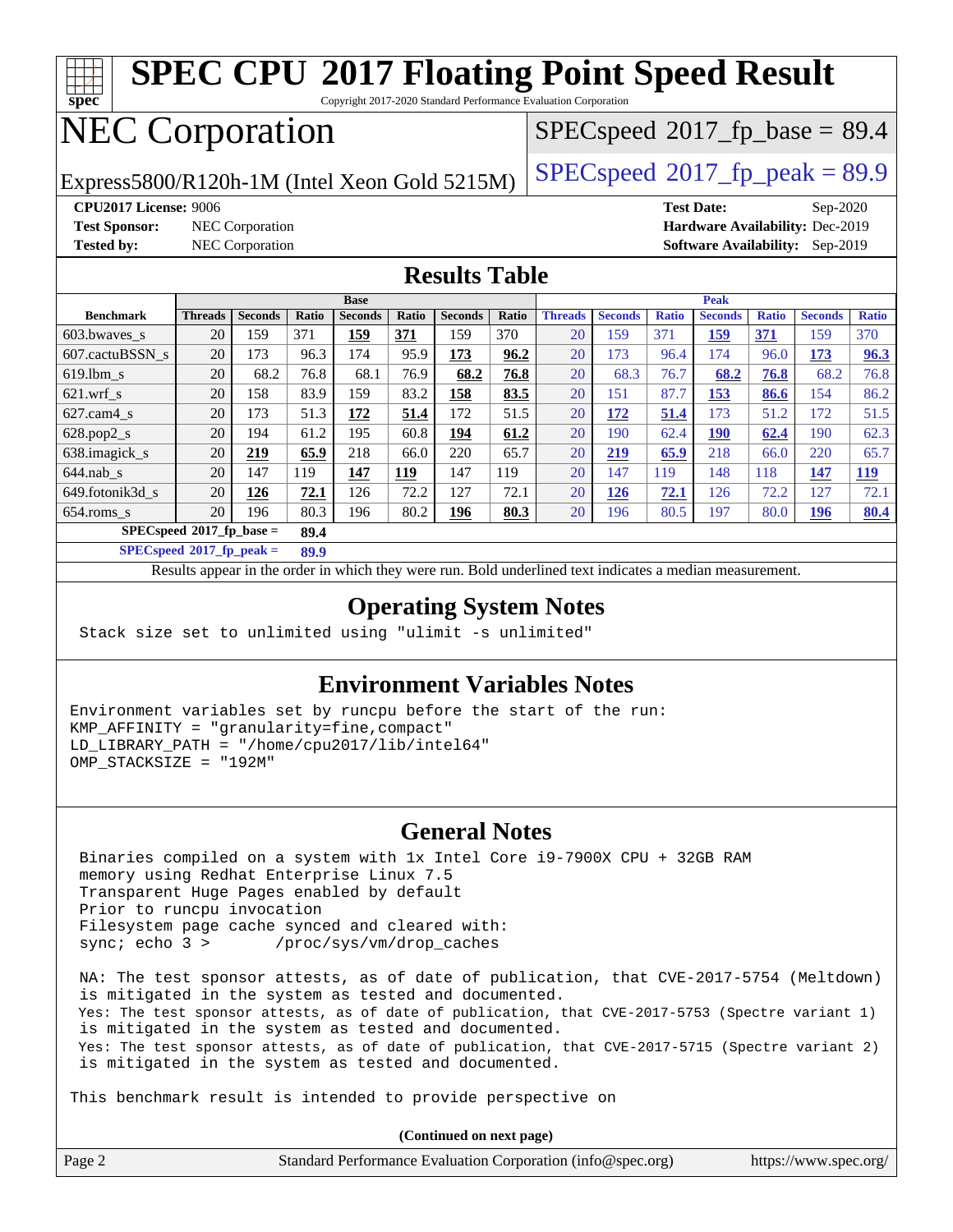

# **[SPEC CPU](http://www.spec.org/auto/cpu2017/Docs/result-fields.html#SPECCPU2017FloatingPointSpeedResult)[2017 Floating Point Speed Result](http://www.spec.org/auto/cpu2017/Docs/result-fields.html#SPECCPU2017FloatingPointSpeedResult)**

Copyright 2017-2020 Standard Performance Evaluation Corporation

## NEC Corporation

 $SPECspeed*2017_fp\_base = 89.4$  $SPECspeed*2017_fp\_base = 89.4$ 

Express5800/R120h-1M (Intel Xeon Gold 5215M)  $\left|$  [SPECspeed](http://www.spec.org/auto/cpu2017/Docs/result-fields.html#SPECspeed2017fppeak)®[2017\\_fp\\_peak = 8](http://www.spec.org/auto/cpu2017/Docs/result-fields.html#SPECspeed2017fppeak)9.9

**[CPU2017 License:](http://www.spec.org/auto/cpu2017/Docs/result-fields.html#CPU2017License)** 9006 **[Test Date:](http://www.spec.org/auto/cpu2017/Docs/result-fields.html#TestDate)** Sep-2020 **[Test Sponsor:](http://www.spec.org/auto/cpu2017/Docs/result-fields.html#TestSponsor)** NEC Corporation **[Hardware Availability:](http://www.spec.org/auto/cpu2017/Docs/result-fields.html#HardwareAvailability)** Dec-2019 **[Tested by:](http://www.spec.org/auto/cpu2017/Docs/result-fields.html#Testedby)** NEC Corporation **[Software Availability:](http://www.spec.org/auto/cpu2017/Docs/result-fields.html#SoftwareAvailability)** Sep-2019

#### **[General Notes \(Continued\)](http://www.spec.org/auto/cpu2017/Docs/result-fields.html#GeneralNotes)**

past performance using the historical hardware and/or software described on this result page.

The system as described on this result page was formerly generally available. At the time of this publication, it may not be shipping, and/or may not be supported, and/or may fail to meet other tests of General Availability described in the SPEC OSG Policy document, <http://www.spec.org/osg/policy.html>

This measured result may not be representative of the result that would be measured were this benchmark run with hardware and software available as of the publication date.

### **[Platform Notes](http://www.spec.org/auto/cpu2017/Docs/result-fields.html#PlatformNotes)**

 BIOS Settings: Thermal Configuration: Maximum Cooling Workload Profile: General Peak Frequency Compute Intel Hyper-Threading: Disabled Memory Patrol Scrubbing: Disabled LLC Dead Line Allocation: Disabled LLC Prefetch: Enabled Enhanced Processor Performance: Enabled Workload Profile: Custom Advanced Memory Protection: Advanced ECC Support NUMA Group Size Optimization: Flat

 Sysinfo program /home/cpu2017/bin/sysinfo Rev: r6365 of 2019-08-21 295195f888a3d7edb1e6e46a485a0011 running on r120h1m Sun Sep 20 23:49:11 2020

 SUT (System Under Test) info as seen by some common utilities. For more information on this section, see <https://www.spec.org/cpu2017/Docs/config.html#sysinfo>

 From /proc/cpuinfo model name : Intel(R) Xeon(R) Gold 5215M CPU @ 2.50GHz 2 "physical id"s (chips) 20 "processors" cores, siblings (Caution: counting these is hw and system dependent. The following excerpts from /proc/cpuinfo might not be reliable. Use with caution.) cpu cores : 10 siblings : 10 physical 0: cores 0 1 2 3 4 8 9 10 11 12 physical 1: cores 0 1 2 3 4 8 9 10 11 12

**(Continued on next page)**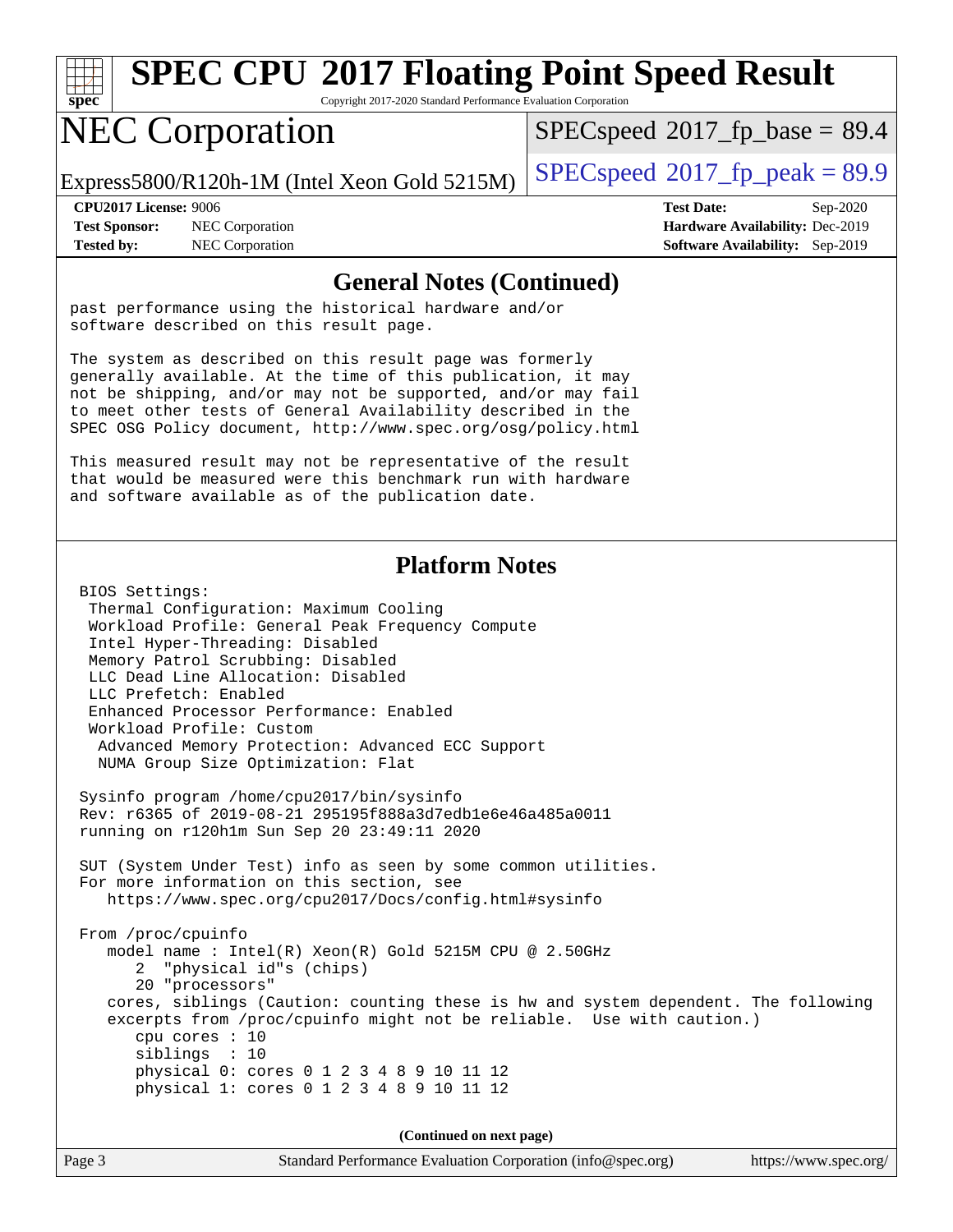| <b>SPEC CPU®2017 Floating Point Speed Result</b><br>Copyright 2017-2020 Standard Performance Evaluation Corporation<br>spec <sup>®</sup>                                                                                                                                                                                                                                                                                                            |                                                                                                     |  |  |  |  |  |  |  |
|-----------------------------------------------------------------------------------------------------------------------------------------------------------------------------------------------------------------------------------------------------------------------------------------------------------------------------------------------------------------------------------------------------------------------------------------------------|-----------------------------------------------------------------------------------------------------|--|--|--|--|--|--|--|
| <b>NEC Corporation</b>                                                                                                                                                                                                                                                                                                                                                                                                                              | $SPEC speed^{\circ}2017\_fp\_base = 89.4$                                                           |  |  |  |  |  |  |  |
| Express5800/R120h-1M (Intel Xeon Gold 5215M)                                                                                                                                                                                                                                                                                                                                                                                                        | $SPEC speed^{\circ}2017$ [p_peak = 89.9                                                             |  |  |  |  |  |  |  |
| <b>CPU2017 License: 9006</b><br><b>Test Sponsor:</b><br><b>NEC</b> Corporation<br><b>Tested by:</b><br><b>NEC</b> Corporation                                                                                                                                                                                                                                                                                                                       | <b>Test Date:</b><br>Sep-2020<br>Hardware Availability: Dec-2019<br>Software Availability: Sep-2019 |  |  |  |  |  |  |  |
| <b>Platform Notes (Continued)</b>                                                                                                                                                                                                                                                                                                                                                                                                                   |                                                                                                     |  |  |  |  |  |  |  |
| From 1scpu:<br>Architecture:<br>x86 64<br>$32$ -bit, $64$ -bit<br>$CPU$ op-mode( $s$ ):<br>Little Endian<br>Byte Order:<br>CPU(s):<br>20<br>$On$ -line CPU $(s)$ list:<br>$0 - 19$<br>Thread( $s$ ) per core:<br>1.<br>$Core(s)$ per socket:<br>10<br>$\overline{c}$<br>Socket(s):<br>$\overline{a}$<br>NUMA $node(s)$ :<br>Vendor ID:<br>GenuineIntel<br>CPU family:<br>6<br>Model:<br>85<br>Model name:<br>Stepping:<br>6<br>2500.000<br>CPU MHz: | Intel(R) Xeon(R) Gold 5215M CPU @ 2.50GHz                                                           |  |  |  |  |  |  |  |

Flags: fpu vme de pse tsc msr pae mce cx8 apic sep mtrr pge mca cmov pat pse36 clflush dts acpi mmx fxsr sse sse2 ss ht tm pbe syscall nx pdpe1gb rdtscp lm constant\_tsc art arch\_perfmon pebs bts rep\_good nopl xtopology nonstop\_tsc aperfmperf eagerfpu pni pclmulqdq dtes64 monitor ds\_cpl vmx smx est tm2 ssse3 sdbg fma cx16 xtpr pdcm pcid dca sse4\_1 sse4\_2 x2apic movbe popcnt tsc\_deadline\_timer aes xsave avx f16c rdrand lahf\_lm abm 3dnowprefetch epb cat\_l3 cdp\_l3 invpcid\_single intel\_ppin intel\_pt ssbd mba ibrs ibpb stibp ibrs\_enhanced tpr\_shadow vnmi flexpriority ept vpid fsgsbase tsc\_adjust bmi1 hle avx2 smep bmi2 erms invpcid rtm cqm mpx rdt\_a avx512f avx512dq rdseed adx smap clflushopt clwb avx512cd avx512bw avx512vl xsaveopt xsavec xgetbv1 cqm\_llc cqm\_occup\_llc cqm\_mbm\_total cqm\_mbm\_local dtherm ida arat pln pts pku ospke avx512\_vnni md\_clear spec\_ctrl intel\_stibp flush\_l1d arch\_capabilities

 /proc/cpuinfo cache data cache size : 14080 KB

 BogoMIPS: 5000.00 Virtualization: VT-x L1d cache: 32K L1i cache: 32K L2 cache: 1024K L3 cache: 14080K NUMA node0 CPU(s): 0-9 NUMA node1 CPU(s): 10-19

 From numactl --hardware WARNING: a numactl 'node' might or might not correspond to a physical chip. available: 2 nodes (0-1) node 0 cpus: 0 1 2 3 4 5 6 7 8 9 node 0 size: 196265 MB node 0 free: 191616 MB

**(Continued on next page)**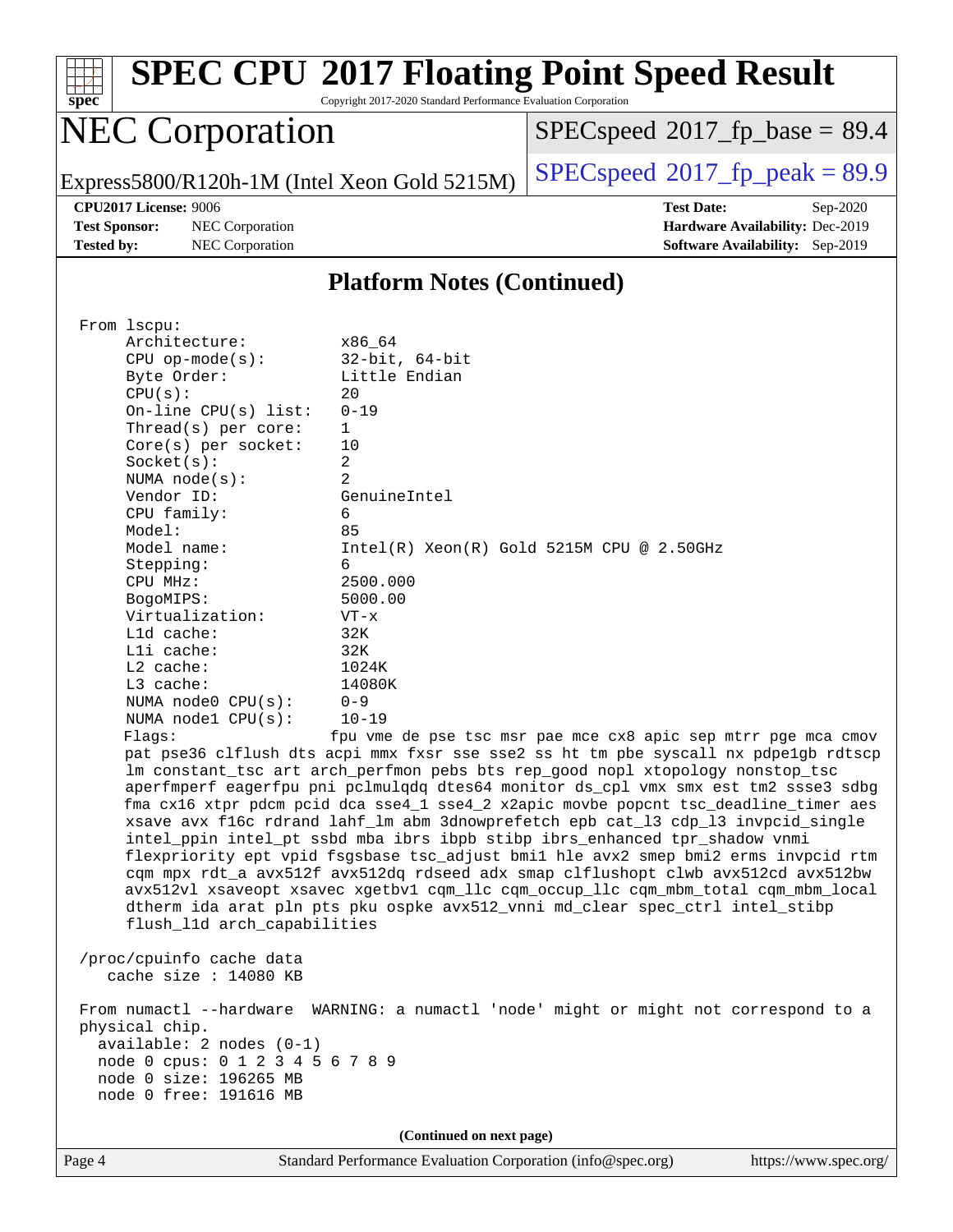| <b>SPEC CPU®2017 Floating Point Speed Result</b><br>spec<br>Copyright 2017-2020 Standard Performance Evaluation Corporation                                                                                                                                                                                                                                                                                                                                                                         |                                                                                                                   |  |  |  |  |  |
|-----------------------------------------------------------------------------------------------------------------------------------------------------------------------------------------------------------------------------------------------------------------------------------------------------------------------------------------------------------------------------------------------------------------------------------------------------------------------------------------------------|-------------------------------------------------------------------------------------------------------------------|--|--|--|--|--|
| <b>NEC Corporation</b>                                                                                                                                                                                                                                                                                                                                                                                                                                                                              | $SPEC speed^{\circ}2017\_fp\_base = 89.4$                                                                         |  |  |  |  |  |
| Express5800/R120h-1M (Intel Xeon Gold 5215M)                                                                                                                                                                                                                                                                                                                                                                                                                                                        | $SPEC speed^{\circ}2017\_fp\_peak = 89.9$                                                                         |  |  |  |  |  |
| <b>CPU2017 License: 9006</b><br><b>Test Sponsor:</b><br>NEC Corporation<br><b>Tested by:</b><br>NEC Corporation                                                                                                                                                                                                                                                                                                                                                                                     | <b>Test Date:</b><br>Sep-2020<br>Hardware Availability: Dec-2019<br>Software Availability: Sep-2019               |  |  |  |  |  |
| <b>Platform Notes (Continued)</b>                                                                                                                                                                                                                                                                                                                                                                                                                                                                   |                                                                                                                   |  |  |  |  |  |
| node 1 cpus: 10 11 12 13 14 15 16 17 18 19<br>node 1 size: 196607 MB<br>node 1 free: 192164 MB<br>node distances:<br>$\overline{1}$<br>node<br>$\overline{0}$<br>0:<br>10<br>21<br>21<br>1:<br>10<br>From /proc/meminfo<br>MemTotal:<br>395926440 kB<br>HugePages_Total:<br>0<br>Hugepagesize:<br>2048 kB                                                                                                                                                                                           |                                                                                                                   |  |  |  |  |  |
| From /etc/*release* /etc/*version*<br>os-release:<br>NAME="Red Hat Enterprise Linux Server"<br>VERSION="7.7 (Maipo)"<br>ID="rhel"<br>ID_LIKE="fedora"<br>VARIANT="Server"<br>VARIANT_ID="server"<br>VERSION_ID="7.7"<br>PRETTY_NAME="Red Hat Enterprise Linux Server 7.7 (Maipo)"<br>redhat-release: Red Hat Enterprise Linux Server release 7.7 (Maipo)<br>system-release: Red Hat Enterprise Linux Server release 7.7 (Maipo)<br>system-release-cpe: cpe:/o:redhat:enterprise_linux:7.7:ga:server |                                                                                                                   |  |  |  |  |  |
| uname $-a$ :<br>Linux r120hlm 3.10.0-1062.1.1.el7.x86_64 #1 SMP Tue Aug 13 18:39:59 UTC 2019 x86_64<br>x86 64 x86 64 GNU/Linux<br>Kernel self-reported vulnerability status:                                                                                                                                                                                                                                                                                                                        |                                                                                                                   |  |  |  |  |  |
| CVE-2018-3620 (L1 Terminal Fault):<br>Microarchitectural Data Sampling:<br>CVE-2017-5754 (Meltdown):<br>CVE-2018-3639 (Speculative Store Bypass): Mitigation: Speculative Store Bypass disabled<br>$CVE-2017-5753$ (Spectre variant 1):                                                                                                                                                                                                                                                             | Not affected<br>Not affected<br>Not affected<br>via prctl and seccomp<br>Mitigation: Load fences, usercopy/swapgs |  |  |  |  |  |
| $CVE-2017-5715$ (Spectre variant 2):                                                                                                                                                                                                                                                                                                                                                                                                                                                                | barriers and __user pointer sanitization<br>Mitigation: Full retpoline, IBPB                                      |  |  |  |  |  |
| run-level 3 Sep 20 23:43<br>SPEC is set to: /home/cpu2017<br>Filesystem<br>Type Size Used Avail Use% Mounted on<br>/dev/sda3<br>ext4 908G 184G 678G 22% /                                                                                                                                                                                                                                                                                                                                           |                                                                                                                   |  |  |  |  |  |
| (Continued on next page)                                                                                                                                                                                                                                                                                                                                                                                                                                                                            |                                                                                                                   |  |  |  |  |  |
| Page 5<br>Standard Performance Evaluation Corporation (info@spec.org)                                                                                                                                                                                                                                                                                                                                                                                                                               | https://www.spec.org/                                                                                             |  |  |  |  |  |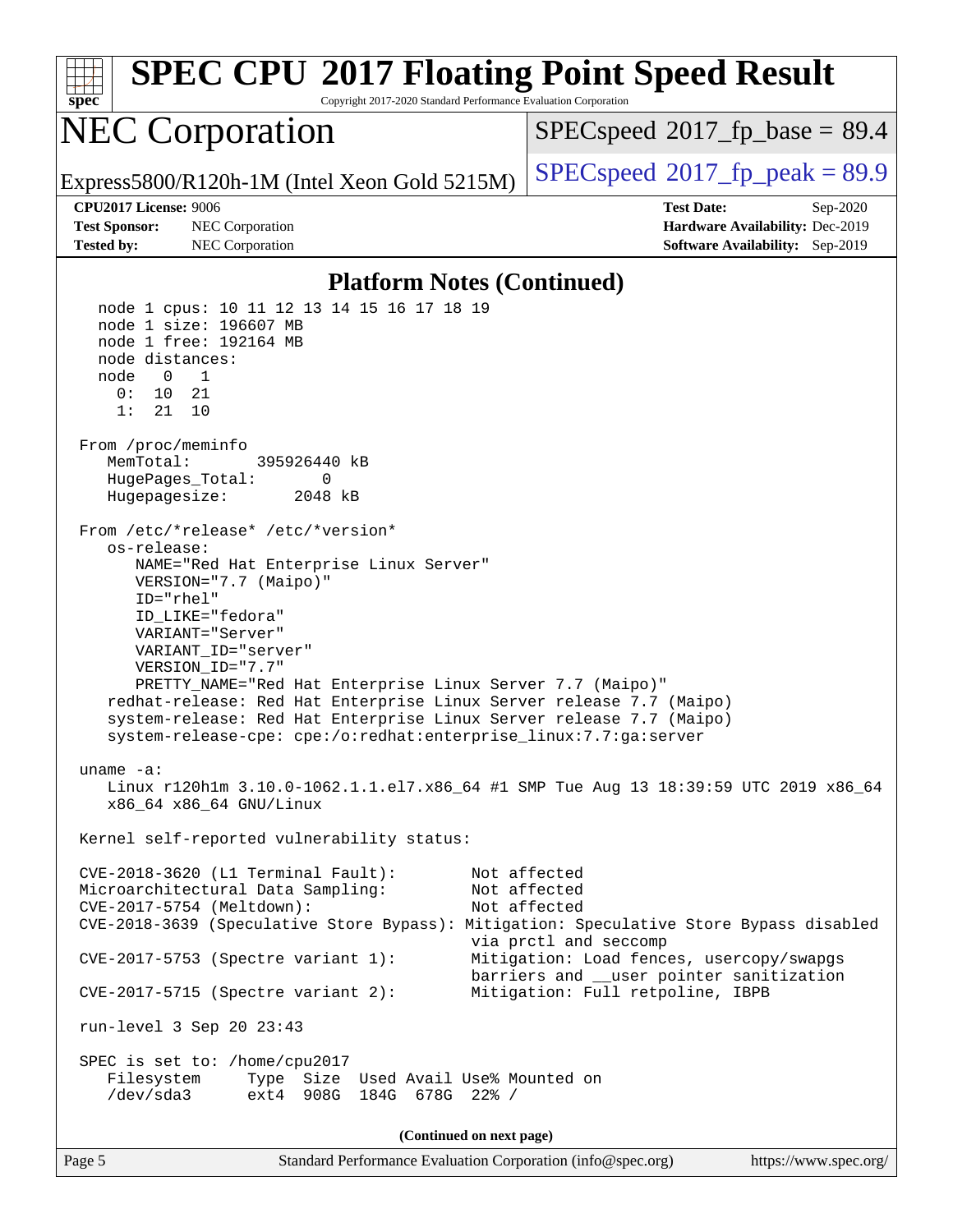| spe<br>C.<br>١ |  |  |  |  |  |  |
|----------------|--|--|--|--|--|--|

# **[SPEC CPU](http://www.spec.org/auto/cpu2017/Docs/result-fields.html#SPECCPU2017FloatingPointSpeedResult)[2017 Floating Point Speed Result](http://www.spec.org/auto/cpu2017/Docs/result-fields.html#SPECCPU2017FloatingPointSpeedResult)**

Copyright 2017-2020 Standard Performance Evaluation Corporation

## NEC Corporation

 $SPECspeed*2017_fp\_base = 89.4$  $SPECspeed*2017_fp\_base = 89.4$ 

Express5800/R120h-1M (Intel Xeon Gold 5215M)  $\left|$  [SPECspeed](http://www.spec.org/auto/cpu2017/Docs/result-fields.html#SPECspeed2017fppeak)®[2017\\_fp\\_peak = 8](http://www.spec.org/auto/cpu2017/Docs/result-fields.html#SPECspeed2017fppeak)9.9

**[Test Sponsor:](http://www.spec.org/auto/cpu2017/Docs/result-fields.html#TestSponsor)** NEC Corporation **[Hardware Availability:](http://www.spec.org/auto/cpu2017/Docs/result-fields.html#HardwareAvailability)** Dec-2019 **[Tested by:](http://www.spec.org/auto/cpu2017/Docs/result-fields.html#Testedby)** NEC Corporation **[Software Availability:](http://www.spec.org/auto/cpu2017/Docs/result-fields.html#SoftwareAvailability)** Sep-2019

**[CPU2017 License:](http://www.spec.org/auto/cpu2017/Docs/result-fields.html#CPU2017License)** 9006 **[Test Date:](http://www.spec.org/auto/cpu2017/Docs/result-fields.html#TestDate)** Sep-2020

### **[Platform Notes \(Continued\)](http://www.spec.org/auto/cpu2017/Docs/result-fields.html#PlatformNotes)**

 From /sys/devices/virtual/dmi/id BIOS: NEC U32 03/09/2020 Vendor: NEC Product: Express5800/R120h-1M Serial: JPN0084094

 Additional information from dmidecode follows. WARNING: Use caution when you interpret this section. The 'dmidecode' program reads system data which is "intended to allow hardware to be accurately determined", but the intent may not be met, as there are frequent changes to hardware, firmware, and the "DMTF SMBIOS" standard. Memory:

24x HPE P03050-091 16 GB 2 rank 2933

 (End of data from sysinfo program) Regarding the sysinfo display about the memory speed, the correct configured memory speed is 2666 MT/s. The dmidecode description should be as follows: 24x HPE P03050-091 16 GB 2 rank 2933, configured at 2666

#### **[Compiler Version Notes](http://www.spec.org/auto/cpu2017/Docs/result-fields.html#CompilerVersionNotes)**

| 619.1bm s(base, peak) 638.imagick s(base, peak)<br>C<br>$644.nab_s(base, peak)$                                                                                                                                                                                                                                                                                                                                                                                                                                                                                    |
|--------------------------------------------------------------------------------------------------------------------------------------------------------------------------------------------------------------------------------------------------------------------------------------------------------------------------------------------------------------------------------------------------------------------------------------------------------------------------------------------------------------------------------------------------------------------|
|                                                                                                                                                                                                                                                                                                                                                                                                                                                                                                                                                                    |
| Intel(R) C Intel(R) 64 Compiler for applications running on Intel(R) 64,<br>Version 19.0.4.227 Build 20190416<br>Copyright (C) 1985-2019 Intel Corporation. All rights reserved.                                                                                                                                                                                                                                                                                                                                                                                   |
| $C_{++}$ , C, Fortran   607. cactuBSSN s(base, peak)                                                                                                                                                                                                                                                                                                                                                                                                                                                                                                               |
| Intel(R) $C++$ Intel(R) 64 Compiler for applications running on Intel(R) 64,<br>Version 19.0.4.227 Build 20190416<br>Copyright (C) 1985-2019 Intel Corporation. All rights reserved.<br>Intel(R) C Intel(R) 64 Compiler for applications running on Intel(R) 64,<br>Version 19.0.4.227 Build 20190416<br>Copyright (C) 1985-2019 Intel Corporation. All rights reserved.<br>Intel(R) Fortran Intel(R) 64 Compiler for applications running on Intel(R)<br>64, Version 19.0.4.227 Build 20190416<br>Copyright (C) 1985-2019 Intel Corporation. All rights reserved. |
| 603.bwaves s(base, peak) 649.fotonik3d s(base, peak)<br>Fortran                                                                                                                                                                                                                                                                                                                                                                                                                                                                                                    |
| (Continued on next page)                                                                                                                                                                                                                                                                                                                                                                                                                                                                                                                                           |
| Page 6<br>Standard Performance Evaluation Corporation (info@spec.org)<br>https://www.spec.org/                                                                                                                                                                                                                                                                                                                                                                                                                                                                     |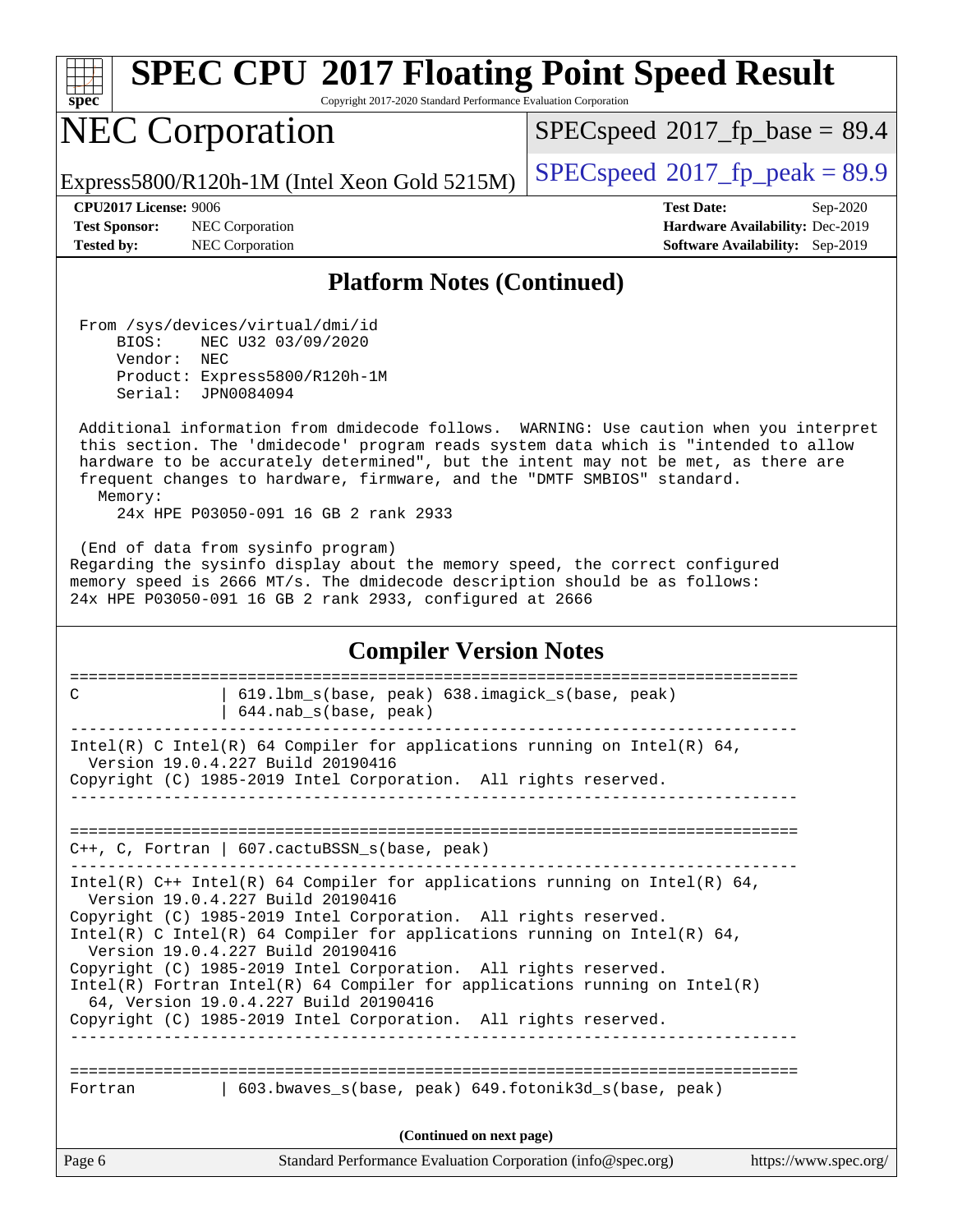| <b>SPEC CPU®2017 Floating Point Speed Result</b><br>Spec<br>Copyright 2017-2020 Standard Performance Evaluation Corporation                                                                                                                                   |                                                                                                            |
|---------------------------------------------------------------------------------------------------------------------------------------------------------------------------------------------------------------------------------------------------------------|------------------------------------------------------------------------------------------------------------|
| <b>NEC Corporation</b>                                                                                                                                                                                                                                        | $SPEC speed$ <sup>®</sup> 2017_fp_base = 89.4                                                              |
| Express5800/R120h-1M (Intel Xeon Gold 5215M)                                                                                                                                                                                                                  | $SPEC speed^{\circ}2017\_fp\_peak = 89.9$                                                                  |
| <b>CPU2017 License: 9006</b><br><b>Test Sponsor:</b><br><b>NEC</b> Corporation<br><b>Tested by:</b> NEC Corporation                                                                                                                                           | <b>Test Date:</b><br>Sep-2020<br>Hardware Availability: Dec-2019<br><b>Software Availability:</b> Sep-2019 |
| <b>Compiler Version Notes (Continued)</b><br>654.roms_s(base, peak)<br>Intel(R) Fortran Intel(R) 64 Compiler for applications running on Intel(R)<br>64, Version 19.0.4.227 Build 20190416<br>Copyright (C) 1985-2019 Intel Corporation. All rights reserved. |                                                                                                            |
| $621.$ wrf $s(base, peak)$ $627.$ cam4 $s(base, peak)$<br>Fortran, C<br>628.pop2_s(base, peak)                                                                                                                                                                |                                                                                                            |
| Intel(R) Fortran Intel(R) 64 Compiler for applications running on Intel(R)<br>64, Version 19.0.4.227 Build 20190416<br>Copyright (C) 1985-2019 Intel Corporation. All rights reserved.                                                                        |                                                                                                            |

Intel(R) C Intel(R) 64 Compiler for applications running on Intel(R) 64, Version 19.0.4.227 Build 20190416 Copyright (C) 1985-2019 Intel Corporation. All rights reserved.

------------------------------------------------------------------------------

### **[Base Compiler Invocation](http://www.spec.org/auto/cpu2017/Docs/result-fields.html#BaseCompilerInvocation)**

[C benchmarks](http://www.spec.org/auto/cpu2017/Docs/result-fields.html#Cbenchmarks): [icc -m64 -std=c11](http://www.spec.org/cpu2017/results/res2020q4/cpu2017-20200928-24114.flags.html#user_CCbase_intel_icc_64bit_c11_33ee0cdaae7deeeab2a9725423ba97205ce30f63b9926c2519791662299b76a0318f32ddfffdc46587804de3178b4f9328c46fa7c2b0cd779d7a61945c91cd35)

[Fortran benchmarks](http://www.spec.org/auto/cpu2017/Docs/result-fields.html#Fortranbenchmarks): [ifort -m64](http://www.spec.org/cpu2017/results/res2020q4/cpu2017-20200928-24114.flags.html#user_FCbase_intel_ifort_64bit_24f2bb282fbaeffd6157abe4f878425411749daecae9a33200eee2bee2fe76f3b89351d69a8130dd5949958ce389cf37ff59a95e7a40d588e8d3a57e0c3fd751)

[Benchmarks using both Fortran and C](http://www.spec.org/auto/cpu2017/Docs/result-fields.html#BenchmarksusingbothFortranandC): [ifort -m64](http://www.spec.org/cpu2017/results/res2020q4/cpu2017-20200928-24114.flags.html#user_CC_FCbase_intel_ifort_64bit_24f2bb282fbaeffd6157abe4f878425411749daecae9a33200eee2bee2fe76f3b89351d69a8130dd5949958ce389cf37ff59a95e7a40d588e8d3a57e0c3fd751) [icc -m64 -std=c11](http://www.spec.org/cpu2017/results/res2020q4/cpu2017-20200928-24114.flags.html#user_CC_FCbase_intel_icc_64bit_c11_33ee0cdaae7deeeab2a9725423ba97205ce30f63b9926c2519791662299b76a0318f32ddfffdc46587804de3178b4f9328c46fa7c2b0cd779d7a61945c91cd35)

[Benchmarks using Fortran, C, and C++:](http://www.spec.org/auto/cpu2017/Docs/result-fields.html#BenchmarksusingFortranCandCXX) [icpc -m64](http://www.spec.org/cpu2017/results/res2020q4/cpu2017-20200928-24114.flags.html#user_CC_CXX_FCbase_intel_icpc_64bit_4ecb2543ae3f1412ef961e0650ca070fec7b7afdcd6ed48761b84423119d1bf6bdf5cad15b44d48e7256388bc77273b966e5eb805aefd121eb22e9299b2ec9d9) [icc -m64 -std=c11](http://www.spec.org/cpu2017/results/res2020q4/cpu2017-20200928-24114.flags.html#user_CC_CXX_FCbase_intel_icc_64bit_c11_33ee0cdaae7deeeab2a9725423ba97205ce30f63b9926c2519791662299b76a0318f32ddfffdc46587804de3178b4f9328c46fa7c2b0cd779d7a61945c91cd35) [ifort -m64](http://www.spec.org/cpu2017/results/res2020q4/cpu2017-20200928-24114.flags.html#user_CC_CXX_FCbase_intel_ifort_64bit_24f2bb282fbaeffd6157abe4f878425411749daecae9a33200eee2bee2fe76f3b89351d69a8130dd5949958ce389cf37ff59a95e7a40d588e8d3a57e0c3fd751)

### **[Base Portability Flags](http://www.spec.org/auto/cpu2017/Docs/result-fields.html#BasePortabilityFlags)**

 603.bwaves\_s: [-DSPEC\\_LP64](http://www.spec.org/cpu2017/results/res2020q4/cpu2017-20200928-24114.flags.html#suite_basePORTABILITY603_bwaves_s_DSPEC_LP64) 607.cactuBSSN\_s: [-DSPEC\\_LP64](http://www.spec.org/cpu2017/results/res2020q4/cpu2017-20200928-24114.flags.html#suite_basePORTABILITY607_cactuBSSN_s_DSPEC_LP64) 619.lbm\_s: [-DSPEC\\_LP64](http://www.spec.org/cpu2017/results/res2020q4/cpu2017-20200928-24114.flags.html#suite_basePORTABILITY619_lbm_s_DSPEC_LP64) 621.wrf\_s: [-DSPEC\\_LP64](http://www.spec.org/cpu2017/results/res2020q4/cpu2017-20200928-24114.flags.html#suite_basePORTABILITY621_wrf_s_DSPEC_LP64) [-DSPEC\\_CASE\\_FLAG](http://www.spec.org/cpu2017/results/res2020q4/cpu2017-20200928-24114.flags.html#b621.wrf_s_baseCPORTABILITY_DSPEC_CASE_FLAG) [-convert big\\_endian](http://www.spec.org/cpu2017/results/res2020q4/cpu2017-20200928-24114.flags.html#user_baseFPORTABILITY621_wrf_s_convert_big_endian_c3194028bc08c63ac5d04de18c48ce6d347e4e562e8892b8bdbdc0214820426deb8554edfa529a3fb25a586e65a3d812c835984020483e7e73212c4d31a38223) 627.cam4\_s: [-DSPEC\\_LP64](http://www.spec.org/cpu2017/results/res2020q4/cpu2017-20200928-24114.flags.html#suite_basePORTABILITY627_cam4_s_DSPEC_LP64) [-DSPEC\\_CASE\\_FLAG](http://www.spec.org/cpu2017/results/res2020q4/cpu2017-20200928-24114.flags.html#b627.cam4_s_baseCPORTABILITY_DSPEC_CASE_FLAG) 628.pop2\_s: [-DSPEC\\_LP64](http://www.spec.org/cpu2017/results/res2020q4/cpu2017-20200928-24114.flags.html#suite_basePORTABILITY628_pop2_s_DSPEC_LP64) [-DSPEC\\_CASE\\_FLAG](http://www.spec.org/cpu2017/results/res2020q4/cpu2017-20200928-24114.flags.html#b628.pop2_s_baseCPORTABILITY_DSPEC_CASE_FLAG) [-convert big\\_endian](http://www.spec.org/cpu2017/results/res2020q4/cpu2017-20200928-24114.flags.html#user_baseFPORTABILITY628_pop2_s_convert_big_endian_c3194028bc08c63ac5d04de18c48ce6d347e4e562e8892b8bdbdc0214820426deb8554edfa529a3fb25a586e65a3d812c835984020483e7e73212c4d31a38223) [-assume byterecl](http://www.spec.org/cpu2017/results/res2020q4/cpu2017-20200928-24114.flags.html#user_baseFPORTABILITY628_pop2_s_assume_byterecl_7e47d18b9513cf18525430bbf0f2177aa9bf368bc7a059c09b2c06a34b53bd3447c950d3f8d6c70e3faf3a05c8557d66a5798b567902e8849adc142926523472) 638.imagick\_s: [-DSPEC\\_LP64](http://www.spec.org/cpu2017/results/res2020q4/cpu2017-20200928-24114.flags.html#suite_basePORTABILITY638_imagick_s_DSPEC_LP64)

**(Continued on next page)**

Page 7 Standard Performance Evaluation Corporation [\(info@spec.org\)](mailto:info@spec.org) <https://www.spec.org/>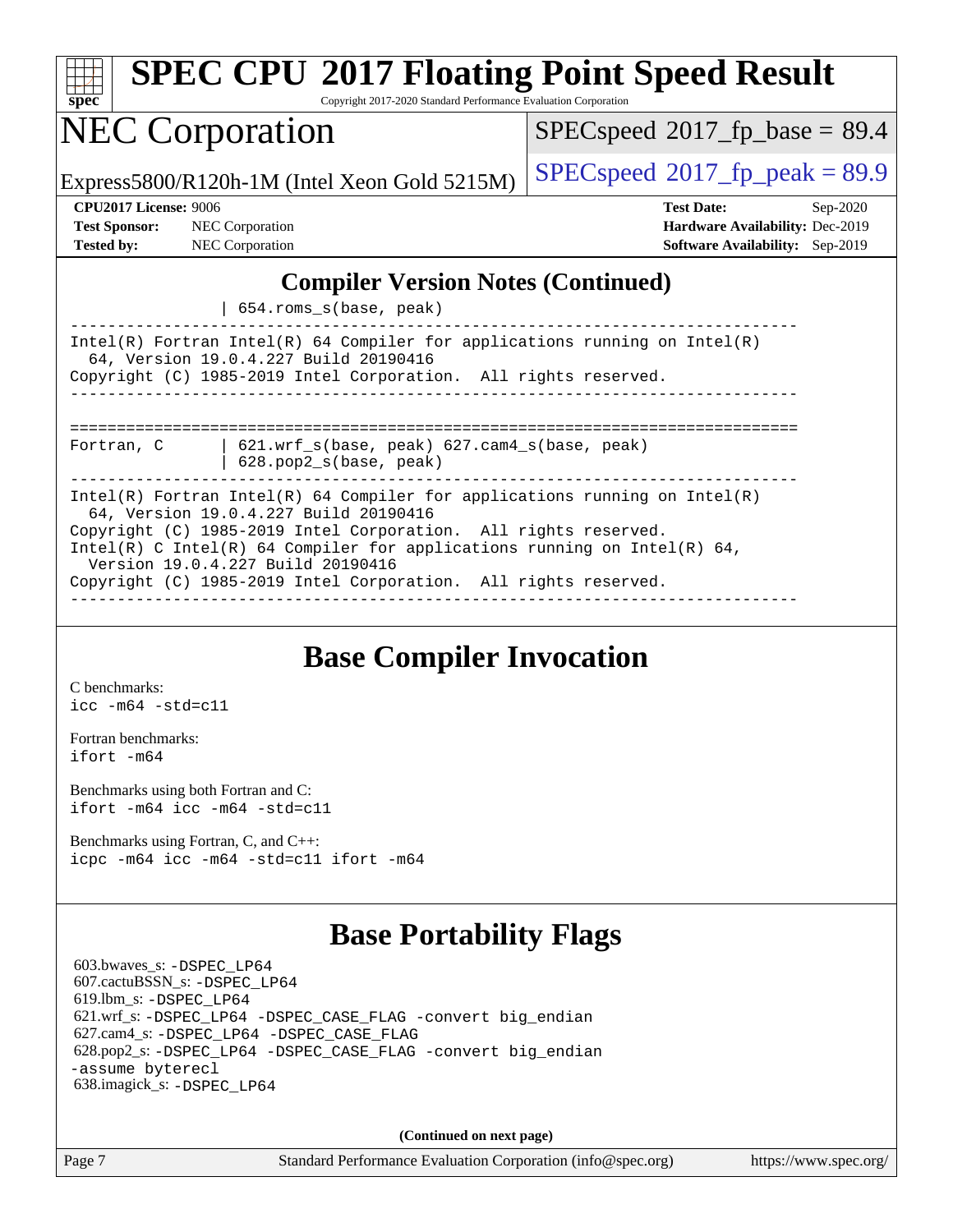

# **[SPEC CPU](http://www.spec.org/auto/cpu2017/Docs/result-fields.html#SPECCPU2017FloatingPointSpeedResult)[2017 Floating Point Speed Result](http://www.spec.org/auto/cpu2017/Docs/result-fields.html#SPECCPU2017FloatingPointSpeedResult)**

Copyright 2017-2020 Standard Performance Evaluation Corporation

## NEC Corporation

 $SPECspeed*2017_fp\_base = 89.4$  $SPECspeed*2017_fp\_base = 89.4$ 

Express5800/R120h-1M (Intel Xeon Gold 5215M)  $\left|$  [SPECspeed](http://www.spec.org/auto/cpu2017/Docs/result-fields.html#SPECspeed2017fppeak)®[2017\\_fp\\_peak = 8](http://www.spec.org/auto/cpu2017/Docs/result-fields.html#SPECspeed2017fppeak)9.9

**[CPU2017 License:](http://www.spec.org/auto/cpu2017/Docs/result-fields.html#CPU2017License)** 9006 **[Test Date:](http://www.spec.org/auto/cpu2017/Docs/result-fields.html#TestDate)** Sep-2020 **[Test Sponsor:](http://www.spec.org/auto/cpu2017/Docs/result-fields.html#TestSponsor)** NEC Corporation **[Hardware Availability:](http://www.spec.org/auto/cpu2017/Docs/result-fields.html#HardwareAvailability)** Dec-2019 **[Tested by:](http://www.spec.org/auto/cpu2017/Docs/result-fields.html#Testedby)** NEC Corporation **[Software Availability:](http://www.spec.org/auto/cpu2017/Docs/result-fields.html#SoftwareAvailability)** Sep-2019

## **[Base Portability Flags \(Continued\)](http://www.spec.org/auto/cpu2017/Docs/result-fields.html#BasePortabilityFlags)**

 644.nab\_s: [-DSPEC\\_LP64](http://www.spec.org/cpu2017/results/res2020q4/cpu2017-20200928-24114.flags.html#suite_basePORTABILITY644_nab_s_DSPEC_LP64) 649.fotonik3d\_s: [-DSPEC\\_LP64](http://www.spec.org/cpu2017/results/res2020q4/cpu2017-20200928-24114.flags.html#suite_basePORTABILITY649_fotonik3d_s_DSPEC_LP64) 654.roms\_s: [-DSPEC\\_LP64](http://www.spec.org/cpu2017/results/res2020q4/cpu2017-20200928-24114.flags.html#suite_basePORTABILITY654_roms_s_DSPEC_LP64)

### **[Base Optimization Flags](http://www.spec.org/auto/cpu2017/Docs/result-fields.html#BaseOptimizationFlags)**

[C benchmarks](http://www.spec.org/auto/cpu2017/Docs/result-fields.html#Cbenchmarks):

[-xCORE-AVX512](http://www.spec.org/cpu2017/results/res2020q4/cpu2017-20200928-24114.flags.html#user_CCbase_f-xCORE-AVX512) [-ipo](http://www.spec.org/cpu2017/results/res2020q4/cpu2017-20200928-24114.flags.html#user_CCbase_f-ipo) [-O3](http://www.spec.org/cpu2017/results/res2020q4/cpu2017-20200928-24114.flags.html#user_CCbase_f-O3) [-no-prec-div](http://www.spec.org/cpu2017/results/res2020q4/cpu2017-20200928-24114.flags.html#user_CCbase_f-no-prec-div) [-qopt-prefetch](http://www.spec.org/cpu2017/results/res2020q4/cpu2017-20200928-24114.flags.html#user_CCbase_f-qopt-prefetch) [-ffinite-math-only](http://www.spec.org/cpu2017/results/res2020q4/cpu2017-20200928-24114.flags.html#user_CCbase_f_finite_math_only_cb91587bd2077682c4b38af759c288ed7c732db004271a9512da14a4f8007909a5f1427ecbf1a0fb78ff2a814402c6114ac565ca162485bbcae155b5e4258871) [-qopt-mem-layout-trans=4](http://www.spec.org/cpu2017/results/res2020q4/cpu2017-20200928-24114.flags.html#user_CCbase_f-qopt-mem-layout-trans_fa39e755916c150a61361b7846f310bcdf6f04e385ef281cadf3647acec3f0ae266d1a1d22d972a7087a248fd4e6ca390a3634700869573d231a252c784941a8) [-qopenmp](http://www.spec.org/cpu2017/results/res2020q4/cpu2017-20200928-24114.flags.html#user_CCbase_qopenmp_16be0c44f24f464004c6784a7acb94aca937f053568ce72f94b139a11c7c168634a55f6653758ddd83bcf7b8463e8028bb0b48b77bcddc6b78d5d95bb1df2967) [-DSPEC\\_OPENMP](http://www.spec.org/cpu2017/results/res2020q4/cpu2017-20200928-24114.flags.html#suite_CCbase_DSPEC_OPENMP)

[Fortran benchmarks](http://www.spec.org/auto/cpu2017/Docs/result-fields.html#Fortranbenchmarks):

```
-DSPEC_OPENMP -xCORE-AVX512 -ipo -O3 -no-prec-div -qopt-prefetch
-ffinite-math-only -qopt-mem-layout-trans=4 -qopenmp
-nostandard-realloc-lhs
```
[Benchmarks using both Fortran and C](http://www.spec.org/auto/cpu2017/Docs/result-fields.html#BenchmarksusingbothFortranandC):

```
-xCORE-AVX512-ipo-no-prec-div-qopt-prefetch
-ffinite-math-only -qopt-mem-layout-trans=4 -qopenmp -DSPEC_OPENMP
-nostandard-realloc-lhs
```
[Benchmarks using Fortran, C, and C++:](http://www.spec.org/auto/cpu2017/Docs/result-fields.html#BenchmarksusingFortranCandCXX) [-xCORE-AVX512](http://www.spec.org/cpu2017/results/res2020q4/cpu2017-20200928-24114.flags.html#user_CC_CXX_FCbase_f-xCORE-AVX512) [-ipo](http://www.spec.org/cpu2017/results/res2020q4/cpu2017-20200928-24114.flags.html#user_CC_CXX_FCbase_f-ipo) [-O3](http://www.spec.org/cpu2017/results/res2020q4/cpu2017-20200928-24114.flags.html#user_CC_CXX_FCbase_f-O3) [-no-prec-div](http://www.spec.org/cpu2017/results/res2020q4/cpu2017-20200928-24114.flags.html#user_CC_CXX_FCbase_f-no-prec-div) [-qopt-prefetch](http://www.spec.org/cpu2017/results/res2020q4/cpu2017-20200928-24114.flags.html#user_CC_CXX_FCbase_f-qopt-prefetch) [-ffinite-math-only](http://www.spec.org/cpu2017/results/res2020q4/cpu2017-20200928-24114.flags.html#user_CC_CXX_FCbase_f_finite_math_only_cb91587bd2077682c4b38af759c288ed7c732db004271a9512da14a4f8007909a5f1427ecbf1a0fb78ff2a814402c6114ac565ca162485bbcae155b5e4258871) [-qopt-mem-layout-trans=4](http://www.spec.org/cpu2017/results/res2020q4/cpu2017-20200928-24114.flags.html#user_CC_CXX_FCbase_f-qopt-mem-layout-trans_fa39e755916c150a61361b7846f310bcdf6f04e385ef281cadf3647acec3f0ae266d1a1d22d972a7087a248fd4e6ca390a3634700869573d231a252c784941a8) [-qopenmp](http://www.spec.org/cpu2017/results/res2020q4/cpu2017-20200928-24114.flags.html#user_CC_CXX_FCbase_qopenmp_16be0c44f24f464004c6784a7acb94aca937f053568ce72f94b139a11c7c168634a55f6653758ddd83bcf7b8463e8028bb0b48b77bcddc6b78d5d95bb1df2967) [-DSPEC\\_OPENMP](http://www.spec.org/cpu2017/results/res2020q4/cpu2017-20200928-24114.flags.html#suite_CC_CXX_FCbase_DSPEC_OPENMP) [-nostandard-realloc-lhs](http://www.spec.org/cpu2017/results/res2020q4/cpu2017-20200928-24114.flags.html#user_CC_CXX_FCbase_f_2003_std_realloc_82b4557e90729c0f113870c07e44d33d6f5a304b4f63d4c15d2d0f1fab99f5daaed73bdb9275d9ae411527f28b936061aa8b9c8f2d63842963b95c9dd6426b8a)

### **[Peak Compiler Invocation](http://www.spec.org/auto/cpu2017/Docs/result-fields.html#PeakCompilerInvocation)**

[C benchmarks](http://www.spec.org/auto/cpu2017/Docs/result-fields.html#Cbenchmarks): [icc -m64 -std=c11](http://www.spec.org/cpu2017/results/res2020q4/cpu2017-20200928-24114.flags.html#user_CCpeak_intel_icc_64bit_c11_33ee0cdaae7deeeab2a9725423ba97205ce30f63b9926c2519791662299b76a0318f32ddfffdc46587804de3178b4f9328c46fa7c2b0cd779d7a61945c91cd35)

[Fortran benchmarks](http://www.spec.org/auto/cpu2017/Docs/result-fields.html#Fortranbenchmarks): [ifort -m64](http://www.spec.org/cpu2017/results/res2020q4/cpu2017-20200928-24114.flags.html#user_FCpeak_intel_ifort_64bit_24f2bb282fbaeffd6157abe4f878425411749daecae9a33200eee2bee2fe76f3b89351d69a8130dd5949958ce389cf37ff59a95e7a40d588e8d3a57e0c3fd751)

[Benchmarks using both Fortran and C](http://www.spec.org/auto/cpu2017/Docs/result-fields.html#BenchmarksusingbothFortranandC): [ifort -m64](http://www.spec.org/cpu2017/results/res2020q4/cpu2017-20200928-24114.flags.html#user_CC_FCpeak_intel_ifort_64bit_24f2bb282fbaeffd6157abe4f878425411749daecae9a33200eee2bee2fe76f3b89351d69a8130dd5949958ce389cf37ff59a95e7a40d588e8d3a57e0c3fd751) [icc -m64 -std=c11](http://www.spec.org/cpu2017/results/res2020q4/cpu2017-20200928-24114.flags.html#user_CC_FCpeak_intel_icc_64bit_c11_33ee0cdaae7deeeab2a9725423ba97205ce30f63b9926c2519791662299b76a0318f32ddfffdc46587804de3178b4f9328c46fa7c2b0cd779d7a61945c91cd35)

[Benchmarks using Fortran, C, and C++:](http://www.spec.org/auto/cpu2017/Docs/result-fields.html#BenchmarksusingFortranCandCXX) [icpc -m64](http://www.spec.org/cpu2017/results/res2020q4/cpu2017-20200928-24114.flags.html#user_CC_CXX_FCpeak_intel_icpc_64bit_4ecb2543ae3f1412ef961e0650ca070fec7b7afdcd6ed48761b84423119d1bf6bdf5cad15b44d48e7256388bc77273b966e5eb805aefd121eb22e9299b2ec9d9) [icc -m64 -std=c11](http://www.spec.org/cpu2017/results/res2020q4/cpu2017-20200928-24114.flags.html#user_CC_CXX_FCpeak_intel_icc_64bit_c11_33ee0cdaae7deeeab2a9725423ba97205ce30f63b9926c2519791662299b76a0318f32ddfffdc46587804de3178b4f9328c46fa7c2b0cd779d7a61945c91cd35) [ifort -m64](http://www.spec.org/cpu2017/results/res2020q4/cpu2017-20200928-24114.flags.html#user_CC_CXX_FCpeak_intel_ifort_64bit_24f2bb282fbaeffd6157abe4f878425411749daecae9a33200eee2bee2fe76f3b89351d69a8130dd5949958ce389cf37ff59a95e7a40d588e8d3a57e0c3fd751)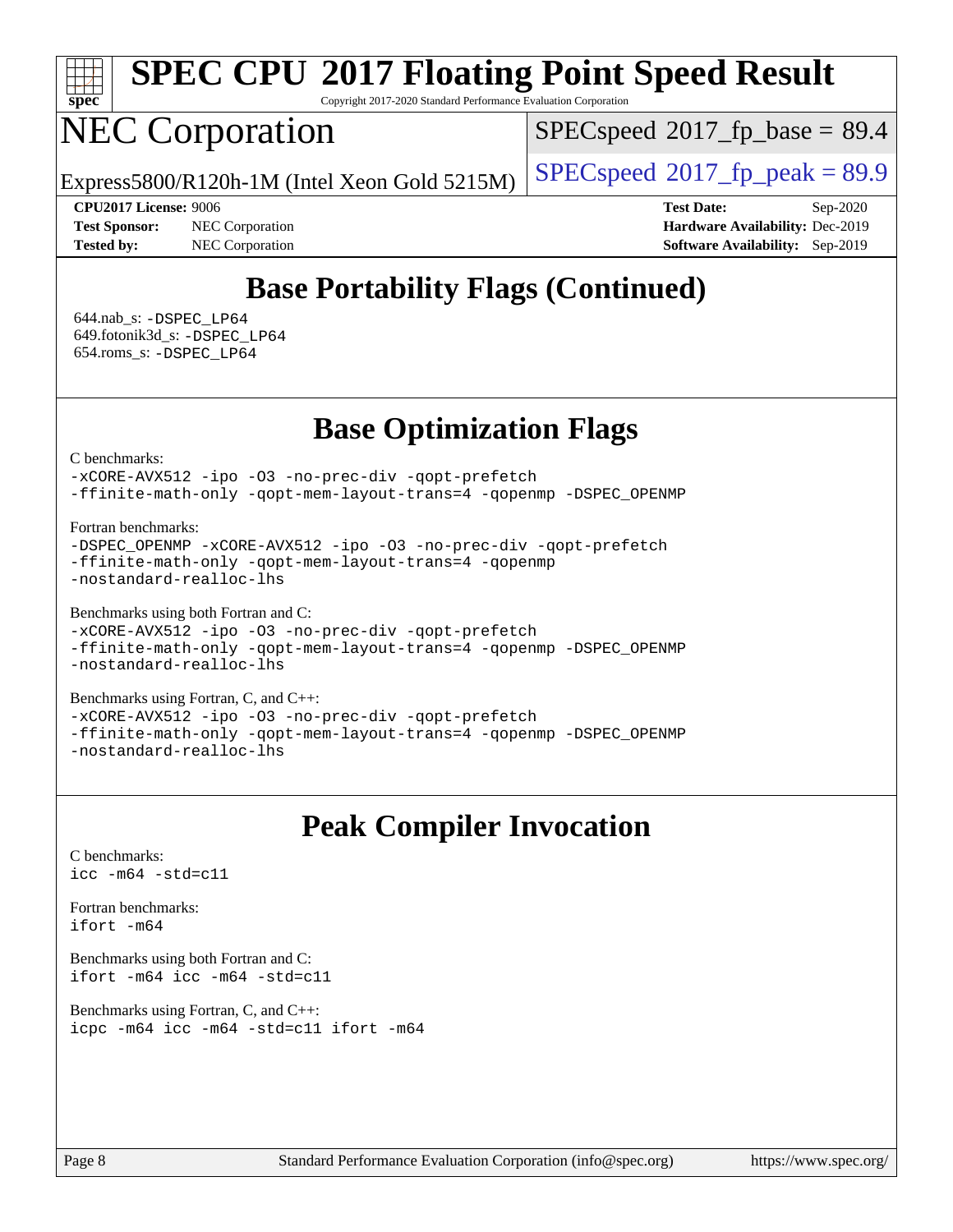| <b>SPEC CPU®2017 Floating Point Speed Result</b><br>$spec^*$<br>Copyright 2017-2020 Standard Performance Evaluation Corporation                                                                                                     |                                                                                                     |
|-------------------------------------------------------------------------------------------------------------------------------------------------------------------------------------------------------------------------------------|-----------------------------------------------------------------------------------------------------|
| <b>NEC Corporation</b>                                                                                                                                                                                                              | $SPEC speed^{\circ}2017\_fp\_base = 89.4$                                                           |
| Express5800/R120h-1M (Intel Xeon Gold 5215M)                                                                                                                                                                                        | $SPEC speed$ <sup>®</sup> 2017_fp_peak = 89.9                                                       |
| <b>CPU2017 License: 9006</b><br><b>Test Sponsor:</b><br>NEC Corporation<br><b>Tested by:</b><br>NEC Corporation                                                                                                                     | <b>Test Date:</b><br>Sep-2020<br>Hardware Availability: Dec-2019<br>Software Availability: Sep-2019 |
| <b>Peak Portability Flags</b><br>Same as Base Portability Flags                                                                                                                                                                     |                                                                                                     |
| <b>Peak Optimization Flags</b>                                                                                                                                                                                                      |                                                                                                     |
| C benchmarks:                                                                                                                                                                                                                       |                                                                                                     |
| 619.lbm_s: -xCORE-AVX512 -ipo -03 -no-prec-div -qopt-prefetch<br>-ffinite-math-only -qopt-mem-layout-trans=4 -qopenmp<br>-DSPEC_OPENMP                                                                                              |                                                                                                     |
| $638.\text{imagek}_s:$ basepeak = yes                                                                                                                                                                                               |                                                                                                     |
| $644.nab$ <sub>S</sub> : Same as $619.lbm_s$                                                                                                                                                                                        |                                                                                                     |
| Fortran benchmarks:                                                                                                                                                                                                                 |                                                                                                     |
| $603.bwaves$ s: basepeak = yes                                                                                                                                                                                                      |                                                                                                     |
| $649$ .fotonik $3d$ <sub>-</sub> s: basepeak = yes                                                                                                                                                                                  |                                                                                                     |
| 654.roms_s: -DSPEC_OPENMP -xCORE-AVX512 -ipo -03 -no-prec-div<br>-qopt-prefetch -ffinite-math-only -qopt-mem-layout-trans=4<br>-gopenmp -nostandard-realloc-lhs                                                                     |                                                                                                     |
| Benchmarks using both Fortran and C:                                                                                                                                                                                                |                                                                                                     |
| $621.wrf$ _s: -prof-gen(pass 1) -prof-use(pass 2) -02 -xCORE-AVX512<br>-qopt-prefetch -ipo -03 -ffinite-math-only -no-prec-div<br>-gopt-mem-layout-trans=4 -DSPEC_SUPPRESS_OPENMP -gopenmp<br>-DSPEC OPENMP -nostandard-realloc-lhs |                                                                                                     |
| 627.cam4_s: -xCORE-AVX512 -ipo -03 -no-prec-div -qopt-prefetch<br>-ffinite-math-only -qopt-mem-layout-trans=4 -qopenmp<br>-DSPEC_OPENMP -nostandard-realloc-lhs                                                                     |                                                                                                     |
| 628.pop2_s: Same as 621.wrf_s                                                                                                                                                                                                       |                                                                                                     |
| Benchmarks using Fortran, C, and C++:<br>-xCORE-AVX512 -ipo -03 -no-prec-div -qopt-prefetch<br>-ffinite-math-only -qopt-mem-layout-trans=4 -qopenmp -DSPEC_OPENMP<br>-nostandard-realloc-lhs                                        |                                                                                                     |
|                                                                                                                                                                                                                                     |                                                                                                     |